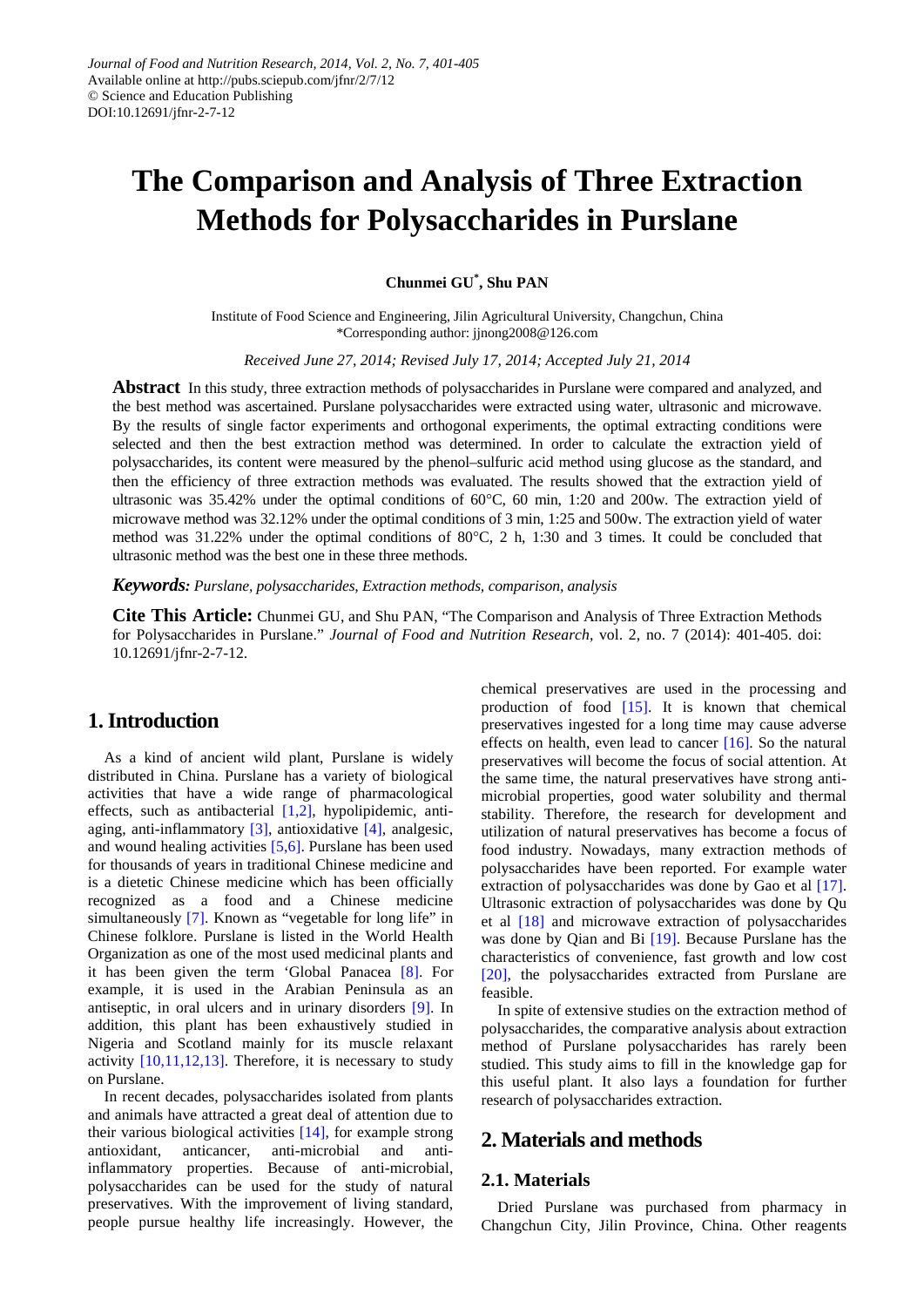were analytical grade and obtained from Jilin Agriculture University in Changchun City, Jilin Province, China.

#### **2.2. Sample Preparation**

Dried Purslane plant was defatted in a Soxhlet apparatus with methanol twice, and then filtered the processed sample. The pretreated Purslane was dried at 40°C for 12h and extracted with distilled water in different conditions using single factor experiments. After centrifugation, the supernatant was concentrated and poured into 3 vol. of anhydrous ethanol for 24 h to precipitate the crude polysaccharides. According to the standard curve, the absorbance of glucose was determined, and then the content of the polysaccharide was calculated.

#### **2.3. Determination of Polysaccharides Content**

The polysaccharide content was determined according to the phenol–sulfuric acid method [\[21\].](#page-4-14) Standard glucose (10 mg) was dissolved with distilled water (100 ml) and then the standard solution was diluted to different concentrations, and finally pure water was added into the diluted solution. 5% phenol (1 mL) was added and mixed up. Then sulfuric acid (5 mL) was added and mixed. The absorbance of the solution was measured at 490 nm with an ultraviolet-visible spectrophotometer, using water as a blank. The standard curve of glucose was:  $y = 0.0068 +$ 0.0169 x,  $R^2 = 0.9927$  (x represented the concentration of glucose solution, y represented absorbance).

#### **2.4. Water Extraction of Polysaccharides from Purslane**

The factors that influenced water soluble polysaccharides extraction included temperature, extraction time, solid-liquid ratio and extraction times. In single factor experiments, the mixture was extracted using various extraction time (1 h, 2 h, 3 h, 4 h, 5 h), temperature (50°C, 60°C, 70°C, 80°C, 90°C), solid-liquid ratios (1:15, 1:20, 1:25, 1:30, 1:35), extraction times (1, 2, 3, 4, 5 times).

On the basis of single factor experiments, four factors and three levels of  $L9(3^4)$  orthogonal test was selected. The factor levels were shown i[n Table 1.](#page-1-0)

<span id="page-1-0"></span>

| Table 1. L9 $(3^4)$ Orthogonal table of water extraction |                 |                |                        |                      |  |  |
|----------------------------------------------------------|-----------------|----------------|------------------------|----------------------|--|--|
| Factors                                                  |                 |                |                        |                      |  |  |
| Level                                                    | A (temperature) | B (time)       | C (solid-liquid ratio) | D (Extraction times) |  |  |
|                                                          | $60^{\circ}$ C  | 2 <sub>h</sub> | 1:20                   |                      |  |  |
|                                                          | $70^{\circ}$ C  | 3 <sub>h</sub> | 1:25                   |                      |  |  |
| ◠                                                        | $80^{\circ}$ C  | 4h             | 1:30                   | $\overline{4}$       |  |  |
|                                                          |                 |                |                        |                      |  |  |

#### **2.5.** U**ltrasonic Extraction of Polysaccharides from Purslane**

There are many factors that affect the ultrasonic extraction, such as extraction temperature, ultrasonic time, solid-liquid ratio and ultrasonic power. The mixture was extracted using various extraction temperature (40°C,

| $50^{\circ}$ C, $60^{\circ}$ C, $70^{\circ}$ C, $80^{\circ}$ C), time (30 min, 40 min, 50 min,  |
|-------------------------------------------------------------------------------------------------|
| 60 min, 70 min), Solid-liquid ratios (1:15, 1:20, 1:25, 1:30,                                   |
| 1:35), power levels $(100 \text{ w}, 200 \text{w}, 300 \text{w}, 400 \text{w}, 500 \text{w})$ . |
| According to the results of single factor experiments, four                                     |
| factors and three levels of L9 $(3^4)$ orthogonal test was                                      |
| chosen and the level of various factors were shown in                                           |
| Table 2.                                                                                        |

| Table 2. L9 (3 <sup>4</sup> ) Orthogonal table of ultrasonic method |
|---------------------------------------------------------------------|
|---------------------------------------------------------------------|

<span id="page-1-1"></span>

| Factors                                     |                 |                   |                        |                                                          |  |  |
|---------------------------------------------|-----------------|-------------------|------------------------|----------------------------------------------------------|--|--|
| Level                                       | A (temperature) | B (time)          | C (solid-liquid ratio) | D (power)                                                |  |  |
|                                             | $50^{\circ}$ C  | 40 <sub>min</sub> | l:20                   | 100w                                                     |  |  |
|                                             | $60^{\circ}$ C  | 50min             | 1:25                   | 200w                                                     |  |  |
|                                             | $70^{\circ}$ C  | 60min             | 1:30                   | 300w                                                     |  |  |
| 2.6 Microwaye Extraction of Polysaccharides |                 |                   |                        | On the basis of single factor experiments, three factors |  |  |

#### **2.6. Microwave Extraction of Polysaccharides from Purslane**

<span id="page-1-2"></span>

| Factors |          |                        |           |  |  |  |
|---------|----------|------------------------|-----------|--|--|--|
| Level   | A (time) | B (solid-liquid ratio) | C (power) |  |  |  |
|         |          | 1:20                   | 300       |  |  |  |
| 2       | 3        | 1:25                   | 400       |  |  |  |
| 3       | 4        | 1:30                   | 500       |  |  |  |

The factors influenced microwave extraction included time, solid-liquid ratio and microwave power. In single factor experiments, the mixture was extracted using various extraction time (1 min, 2 min, 3 min, 4 min, 5 min), solid-liquid ratios (1:15, 1:20, 1:25, 1:30, 1:35), microwave power levels (200w, 300w, 400w, 500w, 600w).

**3. Results**

#### **3.1. The Results of Water Extraction Method**

and three levels of  $L9(3^4)$  orthogonal test was chosen and

the factor levels were shown in [Table 3.](#page-1-2)

As can be seen from the results, the extraction yield was increased with the rising of temperature before 70°C. When the temperature reached 70°C, there was no significant change. Extraction yield was proportional to extraction time before 3 h and there was no significant increase after 3 h. When the solid-liquid ratio reached 1:25, the extraction yield was the highest. The extraction times ranges from one to five, but after three times the extraction yield no longer increased. Based on the single factor experiments, the results of orthogonal experiment were shown in [Table 4](#page-2-0)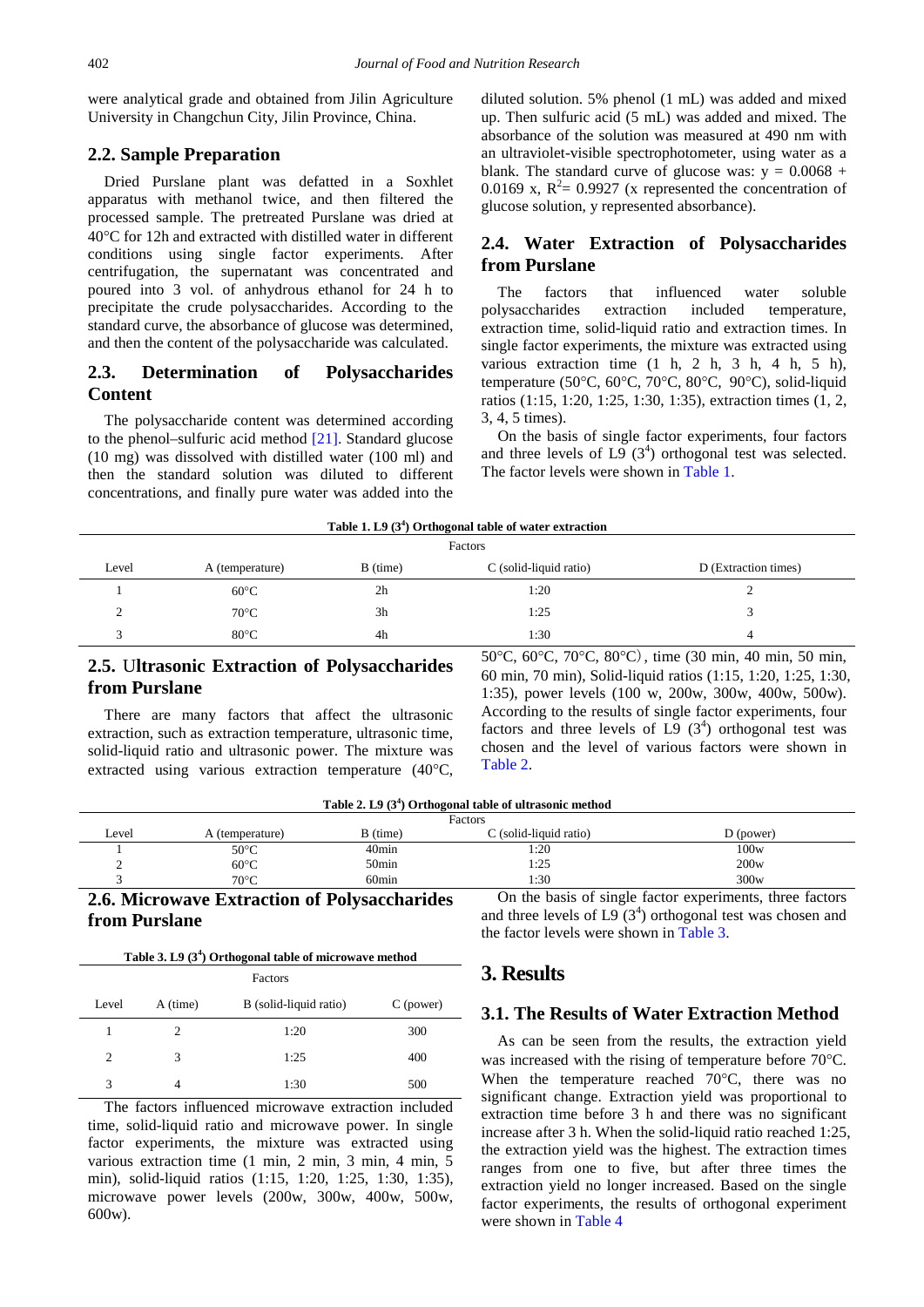| Table 4. L9 $(34)$ Orthogonal experiment results of water extraction method |  |  |  |  |  |  |
|-----------------------------------------------------------------------------|--|--|--|--|--|--|
|-----------------------------------------------------------------------------|--|--|--|--|--|--|

<span id="page-2-0"></span>

| Number          | Temperature (A) | Time(B)        | Solid-liquid ratio $(C)$ | Extraction times (D) | Extraction yield (%) |
|-----------------|-----------------|----------------|--------------------------|----------------------|----------------------|
|                 | A1              | B1             | C <sub>1</sub>           | D1                   | 19.89                |
|                 | A1              | B <sub>2</sub> | C <sub>2</sub>           | D <sub>2</sub>       | 21.88                |
|                 | A1              | B <sub>3</sub> | C <sub>3</sub>           | D <sub>3</sub>       | 22.63                |
|                 | A2              | B1             | C <sub>2</sub>           | D <sub>3</sub>       | 24.88                |
|                 | A2              | B <sub>2</sub> | C <sub>3</sub>           | D1                   | 20.06                |
| <sub>(</sub>    | A2              | B <sub>3</sub> | C <sub>1</sub>           | D <sub>2</sub>       | 25.13                |
|                 | A <sub>3</sub>  | B1             | C <sub>3</sub>           | D <sub>2</sub>       | 31.22                |
|                 | A <sub>3</sub>  | B <sub>2</sub> | C <sub>1</sub>           | D <sub>3</sub>       | 19.93                |
|                 | A <sub>3</sub>  | B <sub>3</sub> | C <sub>2</sub>           | D <sub>1</sub>       | 24.39                |
| K1              | 64.40           | 75.99          | 64.95                    | 64.34                |                      |
| K <sub>2</sub>  | 70.07           | 61.87          | 68.82                    | 78.23                |                      |
| K <sub>3</sub>  | 75.54           | 72.15          | 71.15                    | 67.44                |                      |
| K1i             | 21.47           | 25.33          | 21.65                    | 24.45                |                      |
| K <sub>2i</sub> | 23.36           | 20.62          | 22.94                    | 26.08                |                      |
| K3i             | 25.18           | 24.05          | 23.72                    | 22.48                |                      |
| R               | 1.82            | 4.71           | 2.07                     | 3.6                  |                      |

Note: R refers to the result of extreme analysis.

Extraction yield (%) = (the content of polysaccharide in the sample / the content of polysaccharide in material)  $\times$  100.

From [Table 4,](#page-2-0) the optimum conditions were determined by orthogonal test and extreme difference analysis (*R* **= maxKi - minKi**). According to the value of R  $(R_B=4.71>R_D>R_C>R_A)$ , the influence of extraction time on the extraction yield of polysaccharides among the four factors was the biggest. These factors were sequenced by their influence on extraction yield for  $B > D > C > A$ . According to the values of  $K_i$   $(K_{A3} > K_{A2} > K_{A1},$ <br>  $K_{B1} > K_{B3} > K_{B2}$   $K_{C3} > K_{C2} > K_{C1}$ ,  $K_{D2} > K_{D3} > K_{D1}$ ), the  $K_{B1} > K_{B3} > K_{B2}$ ,  $K_{C3} > K_{C2} > K_{C1}$ ,  $K_{D2} > K_{D3} > K_{D1}$ , the optimum extraction conditions were  $A_3B_1C_3D_2$ , extraction conditions temperature 80°C, time 2 h, solid-liquid ratio 1:30 and extraction times 3, the extraction yield reached the optimal level.

#### **3.2. The Results of Ultrasonic Method**

In single factor experiments of ultrasonic-assisted method, the extraction yield of polysaccharides was significantly increased with the increase of temperature before 60°C. When the temperature exceeded 60°C, the extraction yield no longer changed. Between 30 min to 50 min, polysaccharides extraction yield was increased with the increase of time, but when more than 50 minutes, the yield was decreased. When the ultrasonic power reached 200 w, the extraction yield reached optimal value. However, when the power exceeded 200 w, the extraction yield was deceased significantly. Solid-liquid ratio 1:25 could obtain best extraction yield. According to the single factor experiments, the results of orthogonal experiment were shown in [Table 5.](#page-2-1)

<span id="page-2-1"></span>

| Table 5. L9 $(34)$ Orthogonal experiment results of ultrasonic method |                   |                |                          |                |                      |  |
|-----------------------------------------------------------------------|-------------------|----------------|--------------------------|----------------|----------------------|--|
| Number                                                                | Temperature $(A)$ | Time $(B)$     | Solid-liquid ratio $(C)$ | power $(D)$    | Extraction yield (%) |  |
|                                                                       | A1                | B1             | C <sub>1</sub>           | D <sub>1</sub> | 30.24                |  |
| $\mathfrak{2}$                                                        | A <sub>1</sub>    | B2             | C <sub>2</sub>           | D2             | 31.57                |  |
| 3                                                                     | A <sub>1</sub>    | B <sub>3</sub> | C <sub>3</sub>           | D <sub>3</sub> | 30.83                |  |
| 4                                                                     | A2                | B1             | C <sub>2</sub>           | D <sub>3</sub> | 31.21                |  |
| 5                                                                     | A2                | B <sub>2</sub> | C <sub>3</sub>           | D <sub>1</sub> | 29.98                |  |
| 6                                                                     | A2                | B <sub>3</sub> | C <sub>1</sub>           | D <sub>2</sub> | 35.42                |  |
| 7                                                                     | A <sub>3</sub>    | B1             | C <sub>3</sub>           | D <sub>2</sub> | 29.93                |  |
| 8                                                                     | A <sub>3</sub>    | B <sub>2</sub> | C <sub>1</sub>           | D <sub>3</sub> | 30.14                |  |
| 9                                                                     | A <sub>3</sub>    | B <sub>3</sub> | C <sub>2</sub>           | D <sub>1</sub> | 30.22                |  |
| $K_1$                                                                 | 92.64             | 91.38          | 95.80                    | 90.44          |                      |  |
| $K_2$                                                                 | 96.61             | 91.69          | 93                       | 96.92          |                      |  |
| $K_3$                                                                 | 90.29             | 96.47          | 90.74                    | 92.18          |                      |  |
| $K_{1i}$                                                              | 30.88             | 30.46          | 31.93                    | 30.15          |                      |  |
| $K_{2i}$                                                              | 32.20             | 30.56          | 31                       | 32.31          |                      |  |
| $K_{3i}$                                                              | 30.10             | 32.16          | 30.25                    | 30.73          |                      |  |
| ${\bf R}$                                                             | 2.1               | 1.7            | 1.68                     | 2.16           |                      |  |

Note:R refers to the result of extreme analysis.

Extraction yield (%) = (the content of polysaccharide in the sample / the content of polysaccharide in material)  $\times$  100.

From [Table 5,](#page-2-1) the results were determined by extreme difference analysis  $(R = \max_{\text{max}} K_i - \min_{\text{min}} K_i)$ . According to the value of R  $(R_D>R_A>R_B>R_C)$ , the influence of ultrasonic power on the extraction yield of polysaccharide among the four factors was the biggest. These factors were sequenced by their influence on extraction yield for  $D > A > B > C$ . According to the value of Ki  $(K_{A2} > K_{A1} > K_{A3},$  $K_{B3} > K_{B2} > K_{B1}$ ,  $K_{C1} > K_{C2} > K_{C3}$ ,  $K_{D2} > K_{D3} > K_{D1}$ , the optimum extraction conditions were  $A_2B_3C_1D_2$  with temperature 60°C, time 60 min, solid-liquid ratio 1:20 and power 200 w. Under the conditions the extraction yield reached the optimal level.

#### **3.3. The Results of Microwave Method**

According to the single factor experiments of microwave-assisted method, the extraction yield was increased before 3 min and decreased after 3 min. Solidliquid ratio 1:25 was the best ratio in single factor experiments. The power more than 400w had a negative impact on extraction yield. Based on the single factor experiments, the results of orthogonal experiment were shown in [Table 6.](#page-3-0)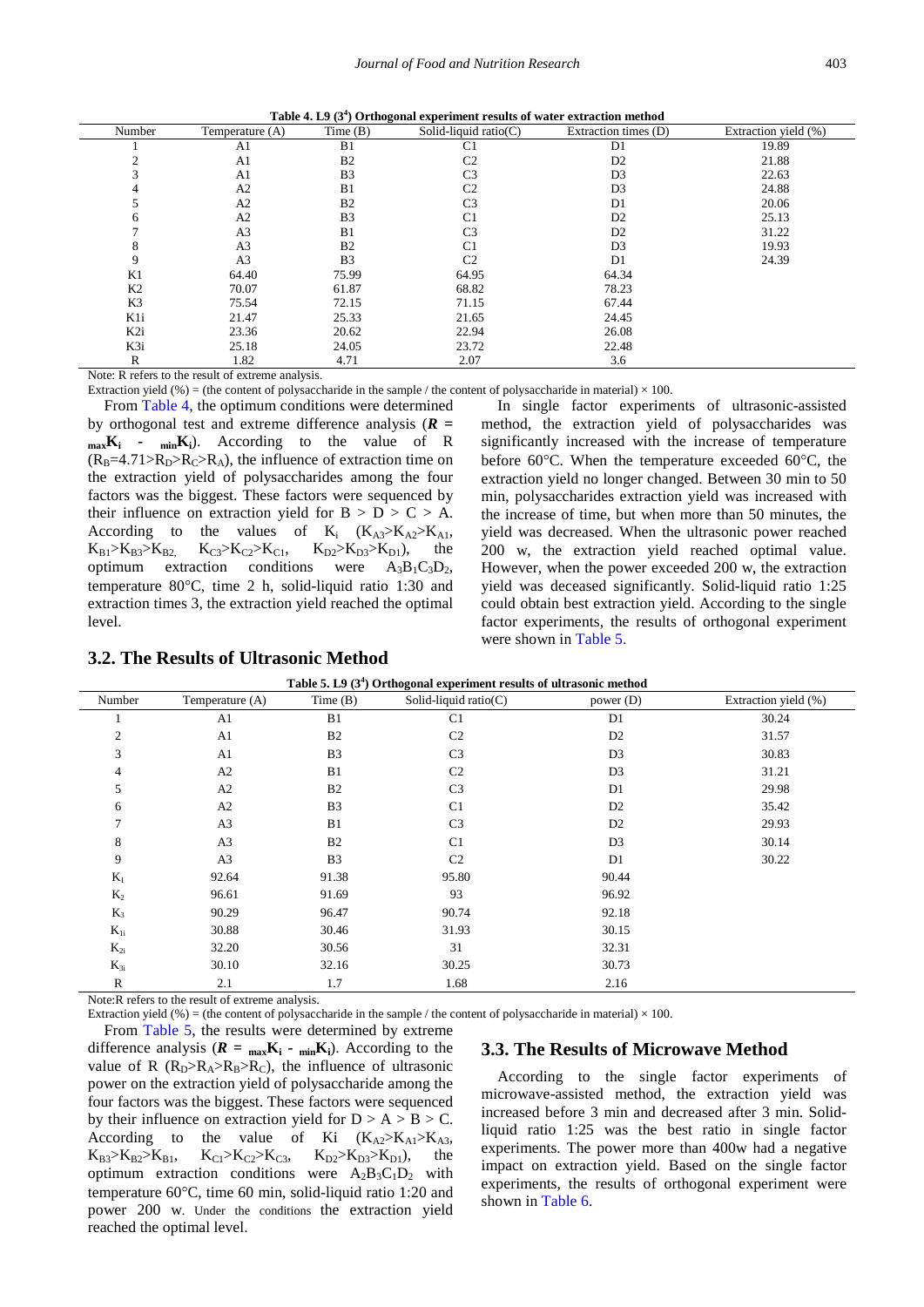|  |  | Table 6. L9 $(34)$ Orthogonal experiment results of microwave method |  |  |  |  |
|--|--|----------------------------------------------------------------------|--|--|--|--|
|--|--|----------------------------------------------------------------------|--|--|--|--|

<span id="page-3-0"></span>

| Number                                | Time $(A)$      | $\cdot$<br>Solid-liquid ratio (B) | Microwave power $(C)$ | Extraction yield (%) |
|---------------------------------------|-----------------|-----------------------------------|-----------------------|----------------------|
|                                       | A1              | B1                                | C <sub>1</sub>        | 21.45                |
|                                       | A1              | B <sub>2</sub>                    | C <sub>2</sub>        | 24.18                |
| 3                                     | A1              | B <sub>3</sub>                    | C <sub>3</sub>        | 26.73                |
| $\overline{4}$                        | A2              | B1                                | C <sub>2</sub>        | 24.31                |
| 5                                     | A2              | B <sub>2</sub>                    | C <sub>3</sub>        | 32.12                |
| 6                                     | A <sub>2</sub>  | B <sub>3</sub>                    | C <sub>1</sub>        | 22.77                |
| ⇁                                     | A <sub>3</sub>  | B1                                | C <sub>3</sub>        | 23.08                |
| 8                                     | A <sub>3</sub>  | B <sub>2</sub>                    | C <sub>1</sub>        | 22.11                |
| 9                                     | A <sub>3</sub>  | B <sub>3</sub>                    | C <sub>2</sub>        | 22.72                |
| K1                                    | 72.36           | 68.84                             | 66.33                 |                      |
| K <sub>2</sub>                        | 79.2            | 78.41                             | 71.21                 |                      |
| K3                                    | 67.91           | 72.22                             | 81.93                 |                      |
| K1i                                   | 24.12           | 22.95                             | 22.11                 |                      |
| K <sub>2i</sub>                       | 26.4            | 26.14                             | 23.74                 |                      |
| K3i                                   | 22.64           | 24.07                             | 27.31                 |                      |
| $\mathbb{R}$                          | 3.76            | 3.19                              | 5.2                   |                      |
| $\sim$ $\sim$<br>$\sim$ $\sim$ $\sim$ | $\cdot$ $\cdot$ | $\cdot$ $\cdot$                   |                       |                      |

Note: R refers to the result of extreme analysis.

Extraction yield (%) = (the content of polysaccharide in the sample / the content of polysaccharide in material)  $\times$  100.

In [Table 6,](#page-3-0) microwave power had the highest R value (5.2), the effects of the variables on extraction yields followed the order: microwave power  $>$  time  $>$  solidliquid ratio. According to the value of Ki, the optimal combinations were  $A_2B_2C_3$  with time 3 min, solid liquid ratio 1:25 and power 500w.

[Table 7](#page-3-1) shows the summary results of these three methods in optimal conditions. Extraction yield of ultrasonic-assisted method was higher than other two methods fro[m Table 7.](#page-3-1)

**Table 7. Comparison the three extraction methods of polysaccharides**

<span id="page-3-1"></span>

| THE LIGHT OF COMPLETE THE CITY OF THE CO. CHARGES CHARGES ON A POST DESCRIPTION OF |                        |                          |                      |  |  |  |  |
|------------------------------------------------------------------------------------|------------------------|--------------------------|----------------------|--|--|--|--|
| Method                                                                             | Water extraction       | Ultrasonic extraction    | Microwave extraction |  |  |  |  |
| <b>Extraction temperature</b>                                                      | $80^{\circ}$ C         | $60^{\circ}$ C           |                      |  |  |  |  |
| <b>Extraction</b> time<br>Solid-liquid ratio                                       | 2 <sub>h</sub><br>1:30 | $60 \text{ min}$<br>1:20 | 3 min<br>1:25        |  |  |  |  |
| <b>Extraction</b> power                                                            |                        | 200w                     | 500 <sub>w</sub>     |  |  |  |  |
| <b>Extraction times</b><br><b>Extraction</b> yield                                 | 31.22%                 | 35.42%                   | 32.12%               |  |  |  |  |
|                                                                                    |                        |                          |                      |  |  |  |  |

#### **4. Discussion**

In recent years, extraction of polysaccharides from Purslane has been studied. It is reported that there were many methods of extracting polysaccharides, such as water extraction, microwave assisted extraction, ultrasonic assisted extraction and some enzymatic methods [\[22,23,24\].](#page-4-15) However, the comparative research on these methods is not reported until now. So polysaccharides from Purslane were extracted using hot water, ultrasonic and microwave in this study, and according to the results of the orthogonal experiment, these three methods were compared in [Table 7](#page-3-1) and the best method was determined, which will have an important significance to the research and application of polysaccharides.

Water extraction is a traditional method, and its advantage is mild condition and stable easy to control. The molecules of polysaccharides will not be destroyed by water extraction method. But it should be noted that water extraction of polysaccharides was associated with long extraction time and high temperature. Zhang et al. reported that extraction yield was 9.68% by water extraction under the conditions of temperature 95°C, time 60 min, solid-liquid ratio 1:40 [\[25\].](#page-4-16) Chen et al. reported that the extraction yield was 12.98% by water extraction under the conditions of temperature 90°C, time 120 min, solid-liquid ratio 1:12  $[26]$ . In our study, by the improvement of the previous method, it was found that according to the results of the orthogonal experiment in [Table 4,](#page-2-0) the optimal conditions of water extraction were 80°C, 2 h, 1:30 and 3 times, and the highest extraction yield was 31.22%. This suggested that our water extraction method had practical significance.

During microwave extraction, it is necessary to optimize the conditions. The results of the microwave orthogonal experiment were shown in [Table 6,](#page-3-0) the optimal process conditions were 3 min, 1:25 and 500w. Liang reported that the extraction yield was 11.57% under the conditions 15 min, 1:35 and 540w [\[27\].](#page-4-18) However, in our study, the highest extraction yield was 32.12% after optimization 3 min, 1:25 and 500w. In the microwave extraction method, microwave power has a great impact on material. For example, the high power of microwave extraction can cause selective migration of the target compounds from the material to the surroundings at a more rapid rate. Tao and Xu reported that degradation occurred in the structure of polysaccharides during the microwave heating process [\[28\].](#page-4-19) Marshall et al. also studied the possibility of minimizing the disassembly of polysaccharides during microwave extraction [\[29\].](#page-4-20) According to the above reports, we could come to a conclusion that the microwave power is an important influence factor of extraction yield.

In the present study, the highest extraction yield was 35.42% under the optimal ultrasonic conditions (60°C, 60 min, 1:20, 200w). Yu reported that the extraction yield was 13.28% under the conditions of ultrasonic (75°C, 55 min, 1:45, 130w) [\[30\].](#page-4-21) Zhang studied that the extraction yield was 11.01% during ultrasonic extraction (60°C, 30 min, 1:25, 280w) [\[31\].](#page-4-22) This could be attributed to the optimal conditions. With the increase of ultrasonic power, the effect of ultrasonic on the cell wall also increases. In